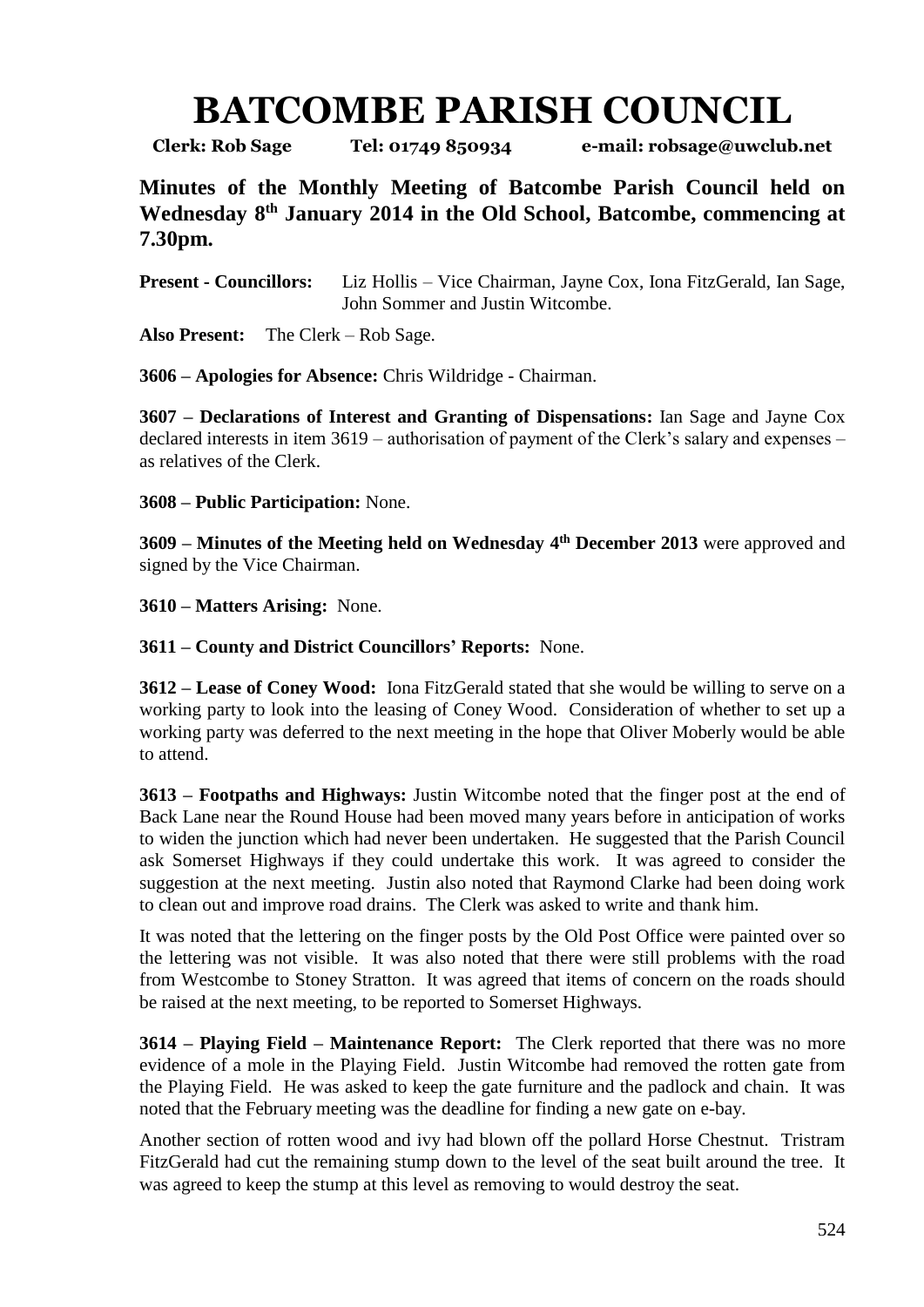**Health and Wellbeing Budget:** Iona FitzGerald suggested applying for a grant for additional seating in the Playing Field from the County Councillor's Health and Wellbeing budget. Iona was authorised to apply for such a grant.

**3615 – Planning Applications:** Planning Application 2013/2410/HSE – Demolition of rear porch and outbuilding and erection of single storey extension to the rear elevation. 12 Kale Street, Batcombe. Householder Application. The deadline for consultations had passed and so the application was not considered. The Clerk reported that the application had been received shortly before Christmas with a deadline two days before this meeting. In the past there had been no problems in extending the deadline, so the Clerk had not been concerned when unable to contact the case officer before Christmas, but when the case officer was contacted in the New Year discovered that the deadline could not be extended.

An application for an extension at Greenhills on Chapel Row had also been received but too late to be included on the Agenda. The deadline for this application could not be extended until the next meeting so the Vice Chairman called an extraordinary meeting for Thursday 23<sup>rd</sup> January at 7.15pm.

**Planning Application Updates:** The appeal against the refusal of planning permission to convert the stables at Crows Hill into a residential dwelling had been dismissed. The Planning Inspector had noted that the National Planning Policy Framework stated that local planning authorities should avoid new isolated homes in the countryside unless there were special circumstances, none of which applied in this case.

A Planning Contravention Notice had been served on Mr Waller for a suspected breach of planning control regarding the house behind Chapel Row. The suspected breach being that the solar panels had not been mounted in accordance with approved plans. Mr Waller had 21 days from the serving of the notice dated December  $16<sup>th</sup>$  to provide the District Council with information regarding the suspected breach.

An application for the approval of details reserved in the permission for the demolition of the existing outbuildings and replacement with a timber framed double garage with log store, the re-building of the lower level office building in timber with a green roof and the replacement of the existing lean-to sunroom with a timber framed glazed extension at Millards Hill House has been approved.

The District Council had approved the details reserved in the permission for the works at Millards Hill House.

**3616 – Allotments:** The Clerk reported that the rent had been received for 9½ allotments. The holder of the remaining half allotment wished to give it up and it was agreed to rent this half allotment to an existing allotment holder.

**3617 – Annual Meeting 2014:** The Vice Chairman and John Sommer volunteered to meet with the Chairman to organise an exhibition of Batcombe Enterprises at the Annual Parish Meeting. A speaker on Crime Prevention was suggested as an alternative if the exhibition did not prove possible. To be reviewed at the next meeting.

**3618 – Budget and Precept 2014/15:** The Clerk reported that the District Council would be passing on 100% of the Council Tax Support (CTS) grant for 2014/15 to parishes, which for Batcombe would mean a grant of £73.10 - £30.09 less than the grant for 2013/14. The reduction was due to the increased impact of Council Tax Support in certain areas of the region. The District Council had extended the deadline for submission of precepts to January  $31<sup>st</sup>$  to allow parishes to consider reducing their precept by the amount of the CTS grant. After